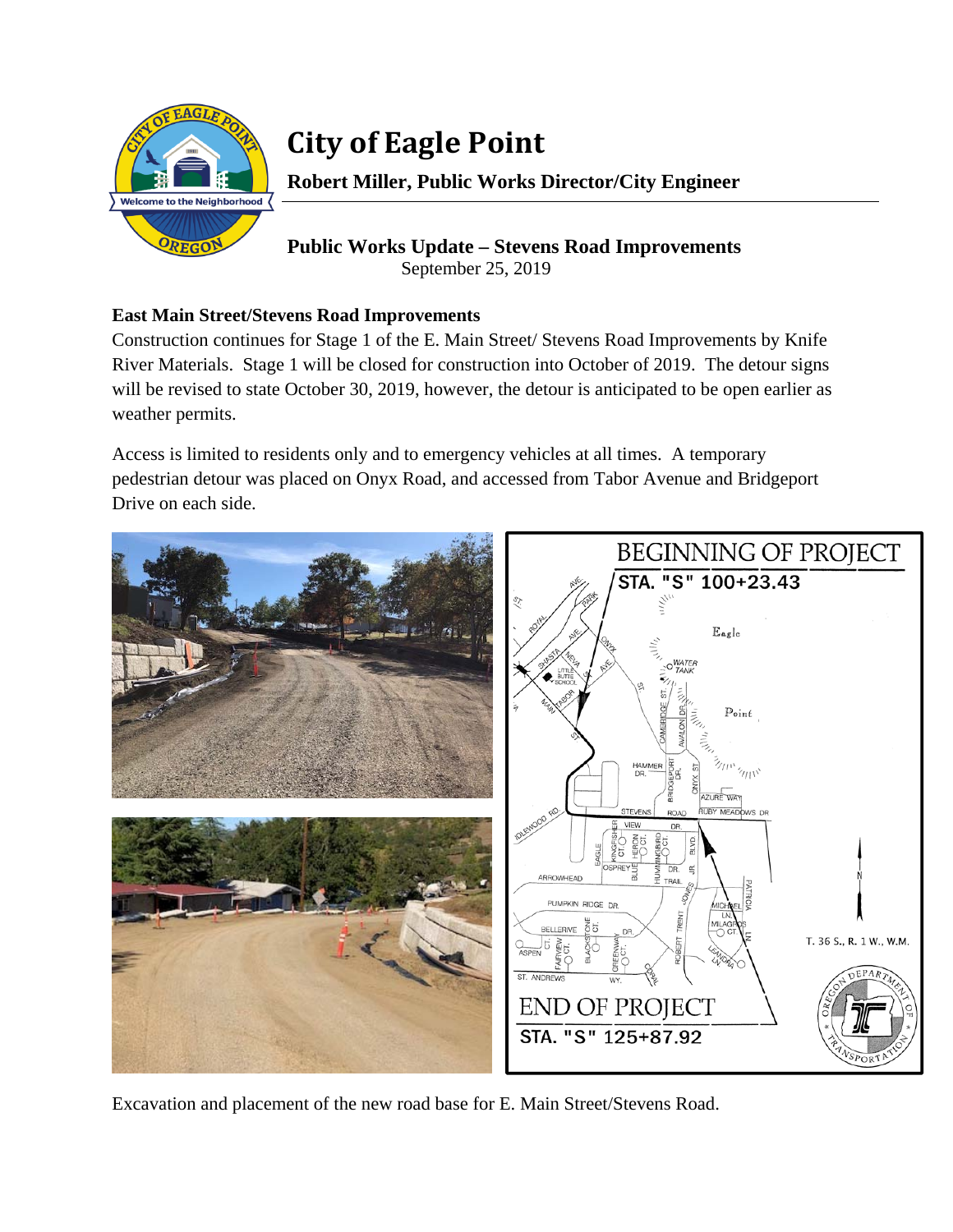

Visual representation of the completed project.



The road bed is prepared for placement of base and subsequent paving.



The road profile is being revised at the top of the hill to increase sight distance.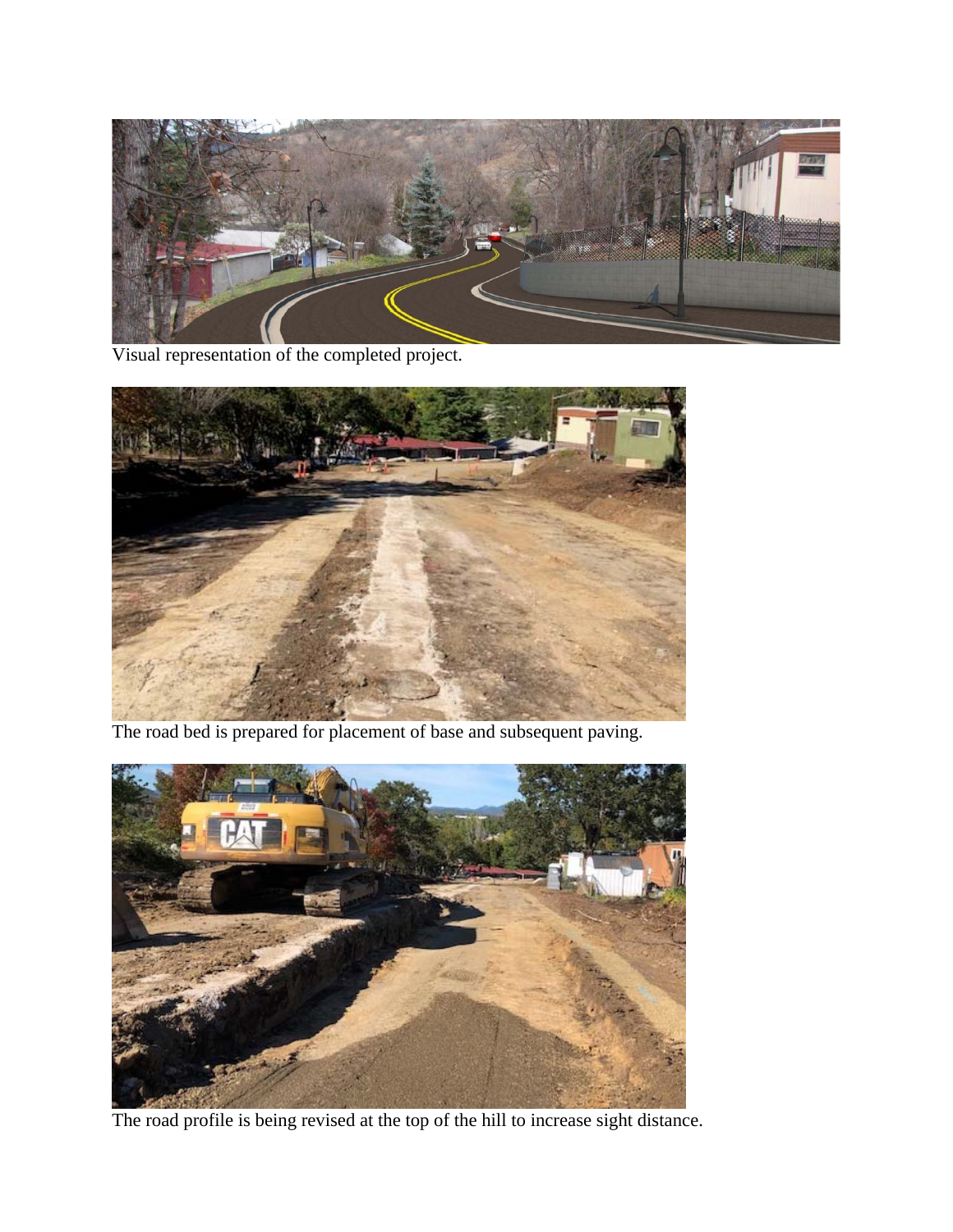

The existing storm up the hill was removed for the road widening.



New storm system at Bridgeport Drive. Storm laterals are in progress.

Construction of the new storm system was completed for Stage 1 and Stage 2. The drainage inlets and laterals are currently being installed.



Erosion control was added. Onyx Road temporary pedestrian detour.